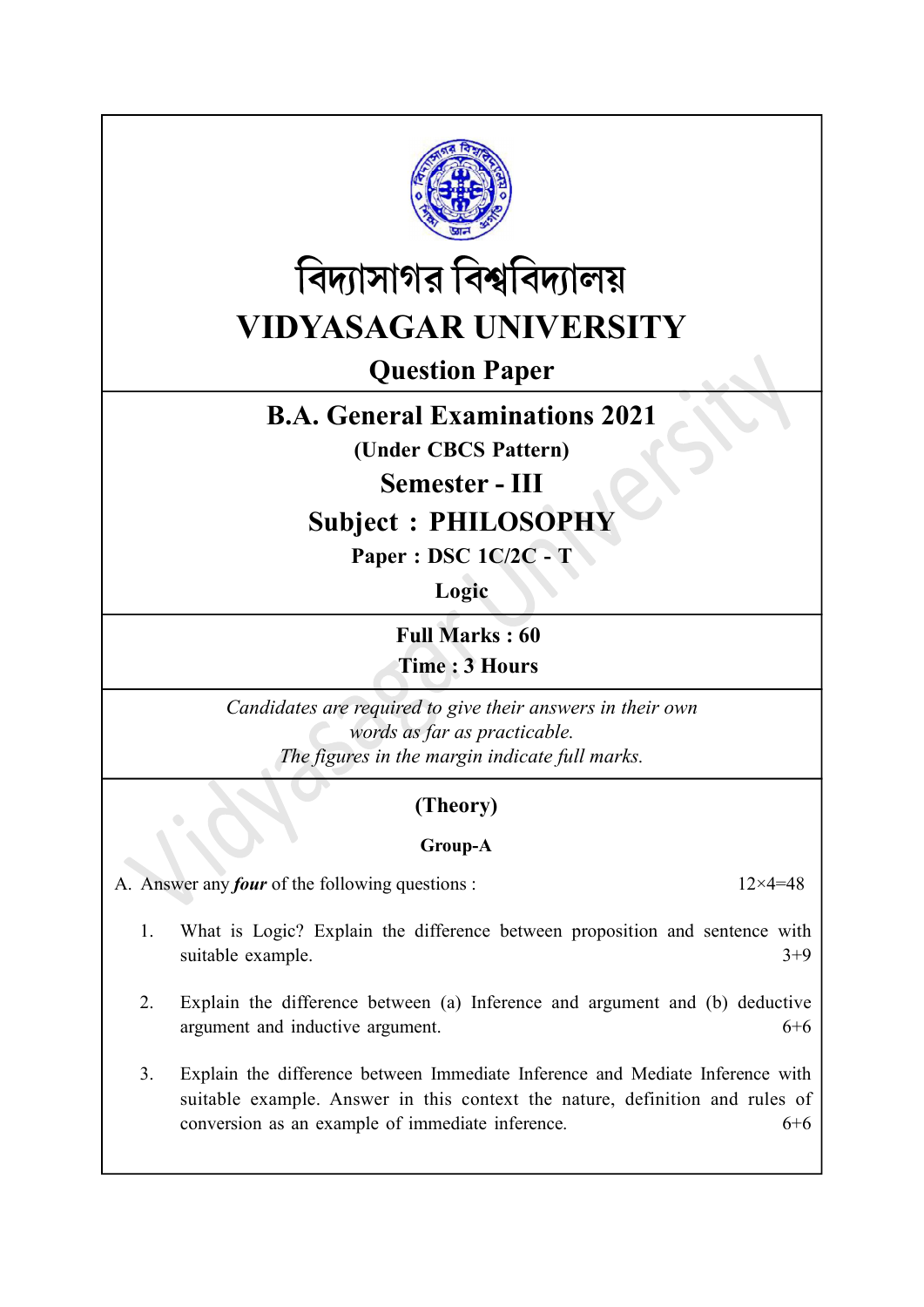| 4.      | What is opposition of proposition? Explain the different types of opposition of<br>proposition. | $3+9$             |  |  |
|---------|-------------------------------------------------------------------------------------------------|-------------------|--|--|
| 5.      | Explain the characteristics of Categorical Syllogism.                                           | 12                |  |  |
| 6.      | Use Venn Diagram to test the validity :                                                         | $6 + 6$           |  |  |
|         | $AAI-3$<br>(i)                                                                                  |                   |  |  |
|         | (ii)<br>AEE-4                                                                                   |                   |  |  |
| 7.      | What is analogical argument? Give example. Explain the criteria for appraising                  |                   |  |  |
|         | analogical argument.                                                                            | $6 + 6$           |  |  |
| 8.      | What are the criteria of judging acceptability of a hypothesis? Explain.                        | 12                |  |  |
| Group-B |                                                                                                 |                   |  |  |
|         | B. Answer any six of the following questions :                                                  | $2 \times 6 = 12$ |  |  |
| 9.      | What is Categorical proposition?                                                                |                   |  |  |
| 10.     | What is Argument?                                                                               |                   |  |  |
| 11.     | What is Obversion?                                                                              |                   |  |  |
| 12.     | What is Truth Functional Argument?                                                              |                   |  |  |
| 13.     | What is distribution of terms? Give example.                                                    |                   |  |  |
| 14.     | What is Inductive Argument?                                                                     |                   |  |  |
| 15.     | What is Inductive Leap?                                                                         |                   |  |  |
| 16.     | What is Hypothetical Syllogism?                                                                 |                   |  |  |
| 17.     | What is Hypothesis?                                                                             |                   |  |  |
| 18.     | Is simple conversion of A proposition possible?                                                 |                   |  |  |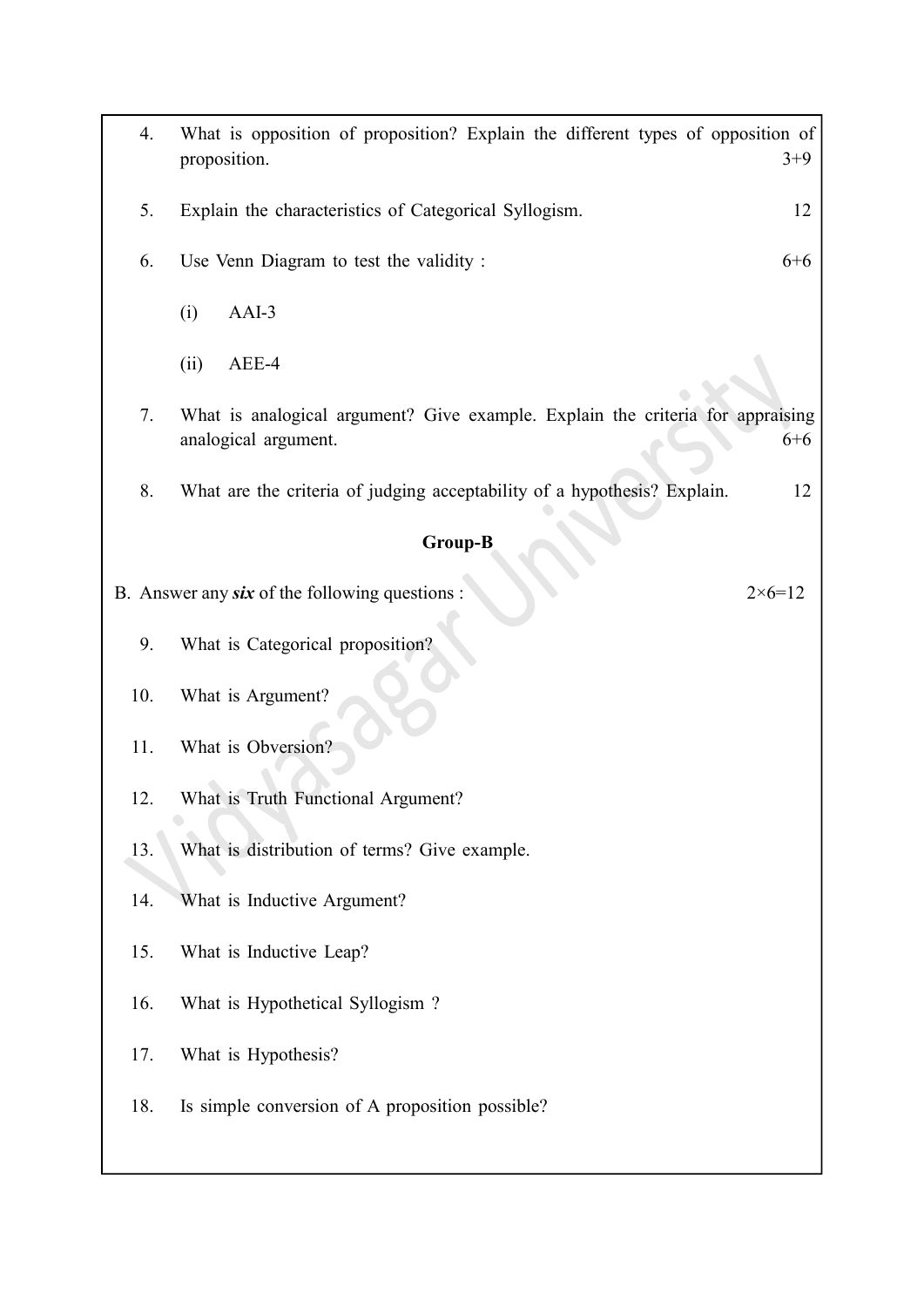| বঙ্গানুবাদ |                               |                                                                                                                                                                 |                |  |
|------------|-------------------------------|-----------------------------------------------------------------------------------------------------------------------------------------------------------------|----------------|--|
| বিভাগ-ক    |                               |                                                                                                                                                                 |                |  |
| ক.         |                               | নিম্নলিখিত যে কোনো <b>চারটি</b> প্রশ্নের উত্তর দাও ঃ                                                                                                            | $52\times8=86$ |  |
|            | ۵.                            | যুক্তি বিজ্ঞান বলতে কি বোঝো? উদাহরণ সহযোগে বচন ও বাক্য এর মধ্যে পার্থক্য করো।  ৩+৯                                                                              |                |  |
|            | ২.                            | (ক) অনুমান ও যুক্তি এবং (খ) অবরোহ এবং আরোহ যুক্তির মধ্যে পার্থক্য কর।                                                                                           | $\psi + \psi$  |  |
|            | ৩.                            | অমাধ্যম ও মাধ্যম অনুমান এর মধ্যে পার্থক্য উদাহরণ সহযোগে ব্যাখ্যা করো। এই প্রসঙ্গে<br>অনুমানের উদাহরণ হিসাবে আবর্তনের প্রকৃতি, লক্ষণ এবং নিয়মাবলী ব্যাখ্যা করো। | অমাধ্যম<br>৬+৬ |  |
|            | 8.                            | বচনের বিরোধিতা বলতে কি বোঝো? বিভিন্ন প্রকার বচনের বিরোধিতা ব্যাখ্যা করো।                                                                                        | $6 + 5$        |  |
|            | ৫.                            | নিরপেক্ষ ন্যায় এর বৈশিষ্ট্যগুলি ব্যাখ্যা করো।                                                                                                                  | ऽ२             |  |
|            | ৬.                            | ডেনচিত্র এর সাহায্যে যুক্তির বৈধতা বিচার করো ঃ                                                                                                                  | ৬+৬            |  |
|            |                               | $AAI - 3$<br>(i)                                                                                                                                                |                |  |
|            |                               | $AEE - 4$<br>(ii)                                                                                                                                               |                |  |
|            | ٩.                            | উপমা যুক্তি কী? উপমা যুক্তি মূল্যায়নের মানদন্ড গুলি উদাহরণ দিয়ে ব্যাখ্যা করো।                                                                                 | ১২             |  |
|            | ৮.                            | প্রকল্পের গ্রহণযোগ্যতা এর বিভিন্ন মানদন্ড কি কি? ব্যাখ্যা করো।                                                                                                  | ১২             |  |
| বিভাগ-খ    |                               |                                                                                                                                                                 |                |  |
| খ.         |                               | ানিম্নলিখিত যে কোনো <b>ছয়টি</b> প্রশ্নের উত্তর দাও ঃ                                                                                                           | ২<= ত×         |  |
|            | ৯.                            | নিরপেক্ষ বচন বলতে কি বোঝো?                                                                                                                                      |                |  |
|            | $\mathcal{S}^{\mathcal{O}}$ . | যুক্তি বলতে কি বোঝো?                                                                                                                                            |                |  |
|            | 55.                           | বিবৰ্তন বলতে কি বোঝো?                                                                                                                                           |                |  |
|            | 52.                           | সত্যাপেক্ষ যুক্তি বলতে কি বোঝো?                                                                                                                                 |                |  |
|            | 50.                           | পদের ব্যাপ্যতা বলতে কি বোঝায়? উদাহরণ দিয়ে বোঝাও।                                                                                                              |                |  |